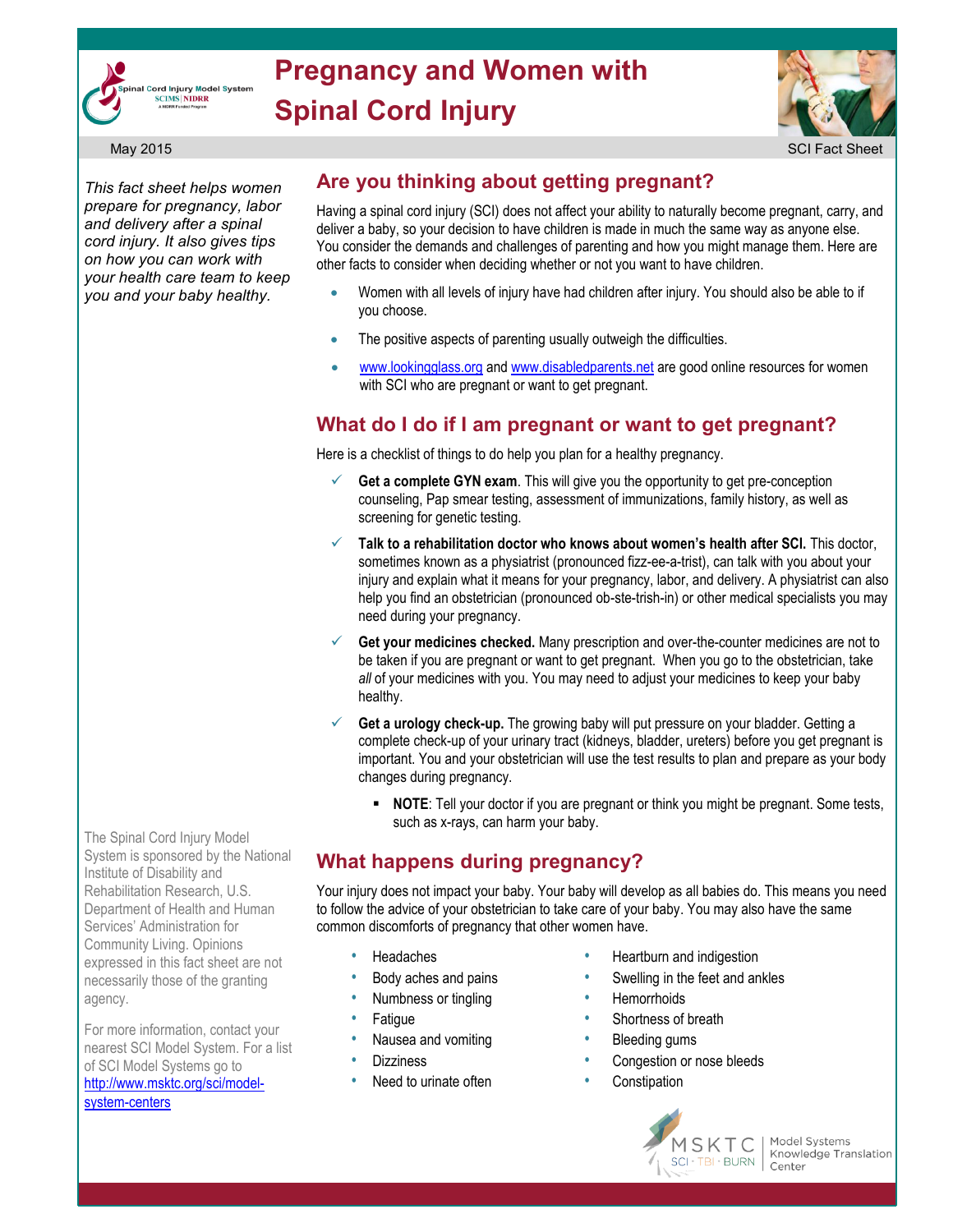However, your risk for secondary conditions related to your SCI may increase as you progress during pregnancy. This risk does not mean that you should not get pregnant. It simply means that you need to work with your obstetrician to take steps to prevent secondary conditions if you can and manage problems that do develop.

- You and your obstetrician may need to call on other specialists during your pregnancy. Some specialist might include a urologist, respiratory therapist, physical therapist, and occupational therapist.
- If you have had posture changes due to a curved spine, broken pelvis, or dislocated hip, there may be less room for your baby to grow to full term.

It is impossible to predict when or if secondary conditions will develop during your pregnancy. Some may occur early on in pregnancy and go away in time. Others may continue to be a problem throughout pregnancy and delivery. However, below is a breakdown of what you might expect with each trimester.

#### **First trimester: Week 1 through 13 is the start of many changes with your body**

 **Autonomic dysreflexia (AD).** Headache and nausea are common during pregnancy, but a pounding headache and nausea may also be signs of AD. You are at risk for AD at any time if your injury level is T6 or above. You and your obstetrician should have a plan in place to manage AD if it develops.

 $\bullet$ **Urinary Tract Infection (UTI)**. You are at risk for a UTI at any time. Your obstetrician may prescribe an antibiotic to prevent an infection during your pregnancy. The UTI must be treated right away if you get one because the infection can trigger early labor as your pregnancy progresses.

- $\bullet$ **Bowel Management.** Hormone and iron supplements are usually prescribed by your obstetrician. These medications may impact your bowel program in one of two ways.
	- Constipation If you are constipated, you should ask your obstetrician about drinking more water, eating foods that are higher in insoluble fiber, or taking a stool softener or laxative.
	- : Diarrhea - If you have diarrhea, you should ask your obstetrician about drinking more water, eating food that are higher in soluble fiber, not taking a stool softener or laxative (if effective, you may need to adjust your dose until your stool is of proper consistency), and doing your bowel program more often if you are having accidents.
		- $\circ$  Diarrhea may even be caused by an impaction (blockage) of stool. This may be the case if you have recently had hardened, stone-like stool or little results from your last bowel movement.

#### **Second trimester: Week 14 through 26 is a time of weight gain because your baby is growing quickly**

- **Daily activities**. Weight gain makes it hard to do some things like you did before you got pregnant. For example, transfers or pushing your wheelchair may be harder. You may get tired more quickly. You might talk with a physical or occupational therapist to find new ways to get everyday tasks done. Here are a few suggestions.
	- Make fewer transfers, use a sliding board to transfer, or get help from others.
	- Rent or buy a power wheelchair.
- **Bladder management.** A growing baby puts pressure on your bladder. Your bladder cannot hold as much urine as usual and may spasm.
	- Women who use intermittent catheterization will likely need to catheterize more often or switch to an indwelling catheter (Foley) during pregnancy.
- **Skin care**. Pressure ulcers are always a concern, but your risk for getting a pressure ulcer increases during pregnancy. Weight gain can change your posture and center of gravity to make it harder to lift your body to transfer without scraping your skin. Weight gain can also put more pressure on your boney areas when you are sitting or lying down. You might talk with a physical or occupational therapist to find new ways to get everyday tasks done. Here are a few suggestions.
	- Check your skin more often. Your obstetrician can also include skin inspections as part of your prenatal exams.
	- Do pressure relief much more often.
	- See the fact sheet, "Skin Care and Pressure Sores in Spinal Cord Injury" at<http://www.msktc.org/sci/factsheets/Skincare>.
- **Muscle spasms**. There is a chance you may have changes in muscles spasms. They may get worse if you normally have them, or you may develop muscle spasms if you normally do not have them.



Model Systems Knowledge Translation Center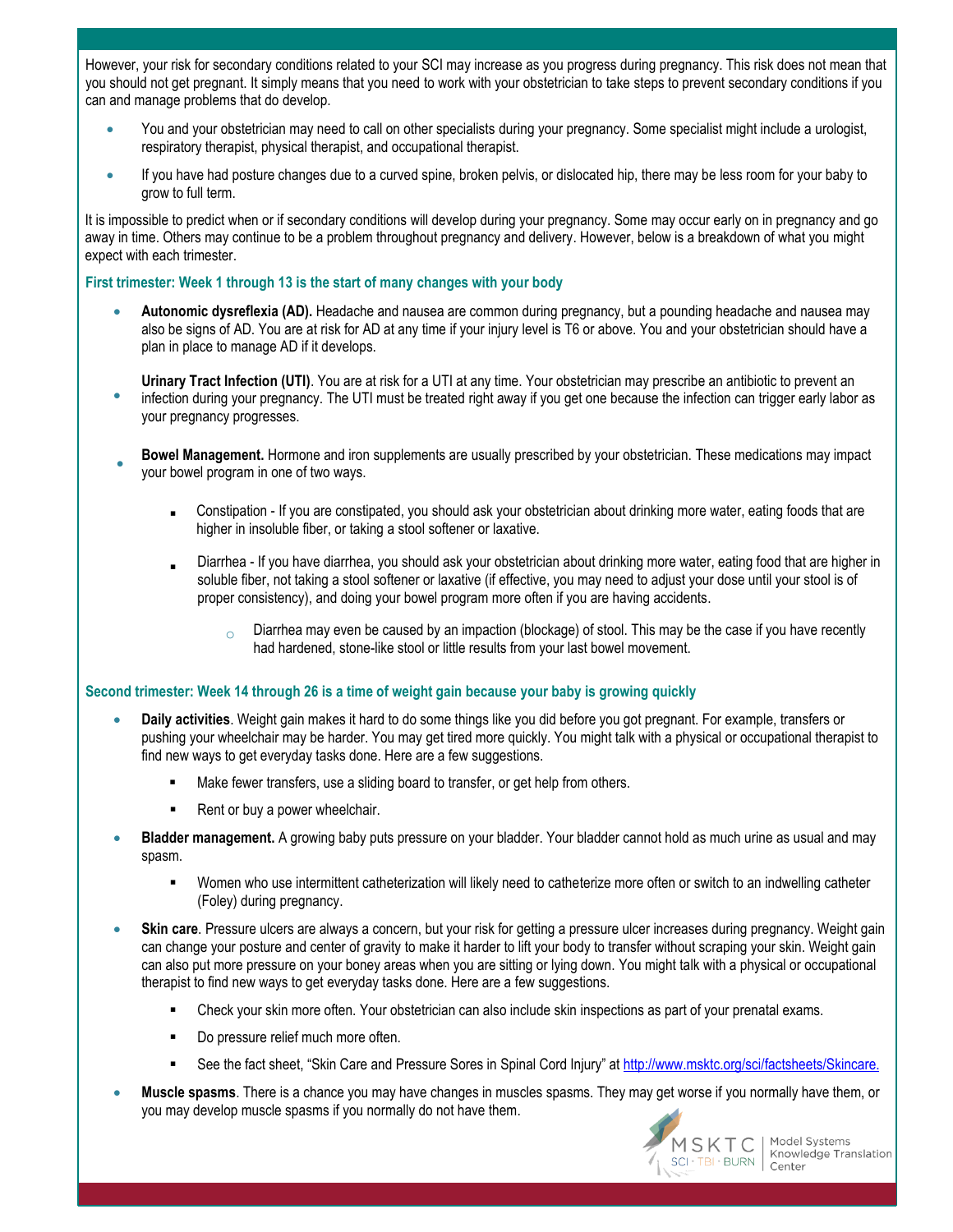See the fact sheet, "Spasticity and Spinal Cord Injury"

#### **Third trimester: Week 27 through 40 is when you and your baby continue to get bigger**

- **Breathing.** Your growing baby pushes on your diaphragm. This can make it harder for you to breathe, take deep breaths and cough. You might talk with a respiratory therapist to find ways to improve your breathing. Here are a few suggestions.
	- Your obstetrician may suggest breathing exercises. If your injury is high on the spine, your obstetrician may need to test how well your lungs are working.
- $\bullet$ **Blood flow.** Pressure from the growing baby can slow the flow of blood to your legs and feet, causing them to swell.
	- . Talk to your obstetrician about medicine to help keep clots from forming if you have had blood clots in the past.
	- Talk to a physical or occupational therapist to see if range-of-motion exercises or changes in positioning can improve blood flow.
	- Prop your feet up as much as possible.
	- Wear compression support hose.
	- Get extra rest.

# **What happens during labor and delivery?**

Women with SCI need to plan for labor and delivery in the same way as other women.

- Attend childbirth classes
- Get your nursery ready for the baby
- Know what to do when labor starts
- Get a car seat and know how to install it

Women with SCI may also have many of the common signs of labor.

- Water breaks or mucus leakage
- Feelings of fear and worry
- Diarrhea
- Unusual pain or backache
- Pack your labor bag for the hospital
- Line up help for after the birth
- Stock up on diapers, wipes and other baby essentials
- Stock your fridge and pantry with groceries
- Strong, regular contractions
- Tightening in your abdomen
- Breathing easier
- Pressure in the pelvis

You and your obstetrician need to plan for your delivery early in your pregnancy.

- You still need to pay close attention to issues with AD, UTI, bowel management, bladder management, skin care, muscle spasms, and blood flow.
- Take a tour of the labor, delivery, and patient rooms to make sure everything is fully accessible and meets your needs. Talk to hospital staff about any needs you will have.

#### **Labor**

A full-term pregnancy is 39 or 40 weeks, but it is best to start watching for signs of labor at about 28 weeks. At that point, your obstetrician might check your cervix weekly.

- Women with paraplegia can learn how to check for labor by feeling the uterus.
- Women with tetraplegia can talk with the obstetrician about a contraction monitor that you can use at home.
- Women with a T10 level of injury or above may not feel labor pain.
- Women with injuries below T10 may feel the uterus contracting.
- Feelings of early contractions may come and go away as labor continues.
- There may be changes in breathing or spasticity.